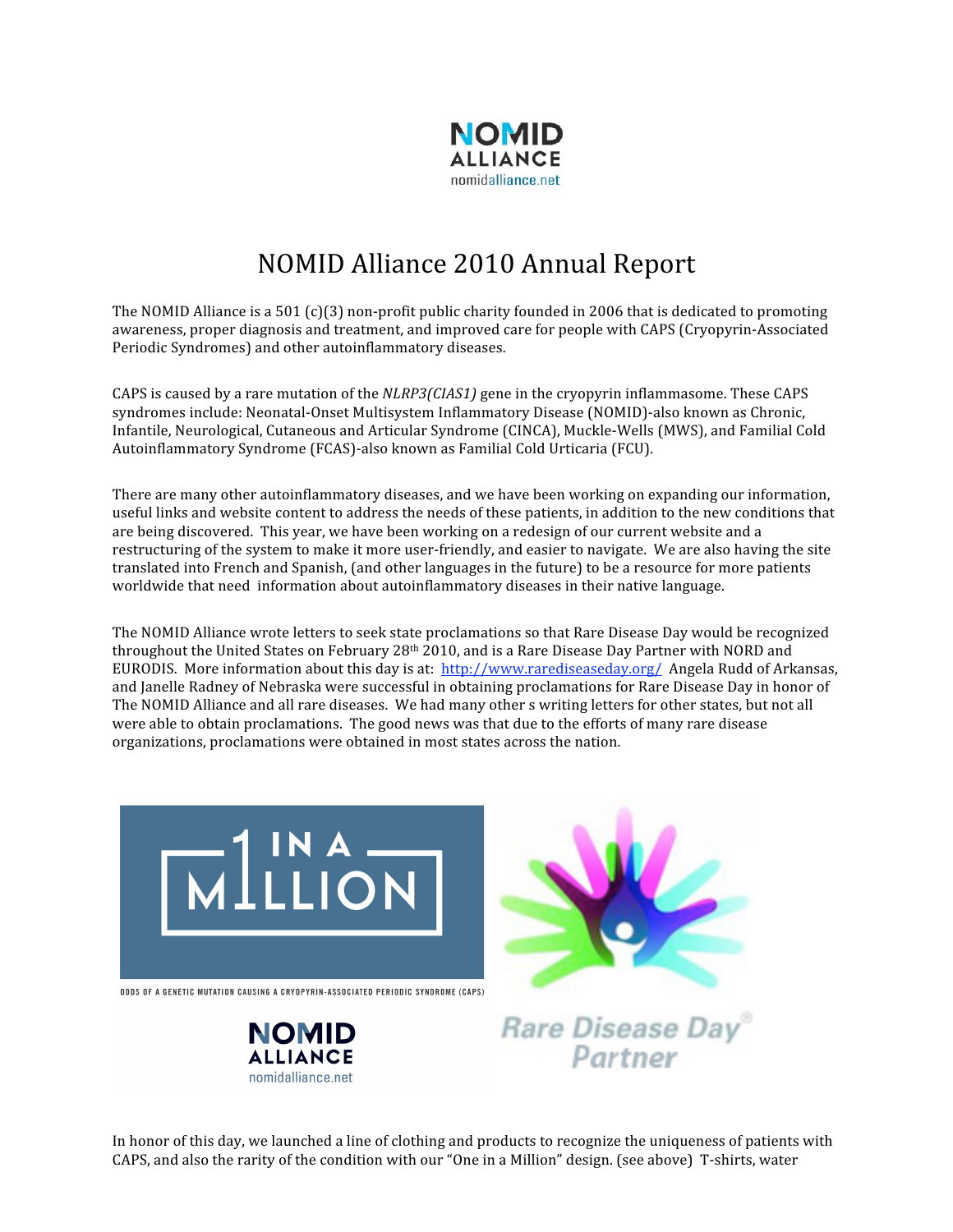bottles, sweatshirts and much more are available at our online shop at www.printfection.com/nomidalliance Many people have enjoyed these items, and it has been a successful fundraiser for our organization. People with these diseases are "One in a Million" in many ways!

In September 2010, Colleen Paduani, one of our board members, represented The NOMID Alliance at Autoinflammation 2010 in Amsterdam, the Netherlands. We had been working closely with the organizers of this important conference for many months prior to this event and helped to attract other organizations to attend the Patients Program that was held on September 4, 2010 in conjunction with the medical conference. Colleen gave a speech about our organization, and ran our information booth at the event. She was pleased to meet our friends from EURODIS, Denis Costello and Rob Pleticha that run the wonderful online www.rarediseasecommunities.org that features some patient communities for autoinflammatory diseases, such as CAPS, Familial Mediterranean Fever (FMF), and Behçets. In addition, it was a pleasure for Colleen to meet Paul Rivere from the French CAPS patient organization, AMWS-CINCA (www.amws-cinca.eu) and other representatives from many other autoinflammatory disease organizations from around the world. She also got to meet a number of patients with these diseases from Europe, and helped to increase awareness about our organization to the hundreds of doctors that were attending this conference. EURODIS was very generous to offer a stipend for some of Colleen's travel expenses, and Autoinflammation 2010 gave our organization free access for the Patient's Program, and a greatly reduced admission fee for the medical conference. We are so thankful for this wonderful opportunity!

Our board member, Dorelia Rivera presented and helped with a very special fundraiser hosted by Rene and Lizette Anaya in early 2010. They chose The NOMID Alliance as the charity to benefit from the celebration of the birth and baptism of their daughter Ameliz Anaya. Almost \$1300 was raised thanks to their efforts! The donors include: Dorelia Rivera, Victor & Maria Carrera, Luz Herrera, Edith Diaz, Guadalupe & Modesto Gonzalez Jr, Raul & Elvia Herrera, Michael & Iridia Niewinski, Kimberley & Jorge Rivera, Nereida & Alicia Pereda, Veronica & Sergio Lopez, Jaime & Lucila Cano, Enrique & Ninfa Nevarez, Maria Sanchez, Maribel Sanchez, Caridad & Jesus Rivota, Jose Rivera, Luvia Montenegro, Nancy & Andres Chaidez, Fares & Noelia Ghanimah, and Irene Favela. Thanks so much for your support!



Colleen Paduani at our Autoinflammation 2010 booth, and presenting at the Patients Program in Amsterdam

Thanks to a good friend, Jenny Willmore of Logan, Utah we have found a very dedicated and excellent translator, Jorge E Torres of Colima, Mexico to help with the translation of the CAPS booklet, and also our website that is being redesigned this year. Thanks so much Jenny, Jorge and to all our generous donors! So many people need information about these rare diseases in other languages, especially Spanish. We are also very thankful for Romain Thibaux, a friend that is working on reviewing the French website translations for the new website. We are so thankful for all our volunteers that have helped us so much in the past year.

The NOMID Alliance developed a business card sized information card about CAPS for doctors, patients and family members to share with anyone interested in learning more about this rare disease. These were first distributed at the Autoinflammation 2010 Conference in Amsterdam, and are available for anyone interested. (see the next page for an example) Please contact us if you would like some! We have been sharing them with patients with our annual giving campaign letters that were mailed out in the late fall of 2010. We hope to develop more info cards about other autoinflammatory diseases in the next year, if we see an interest in having them. So far, many patients have found these very handy, and helpful, in addition to our CAPS guidebook.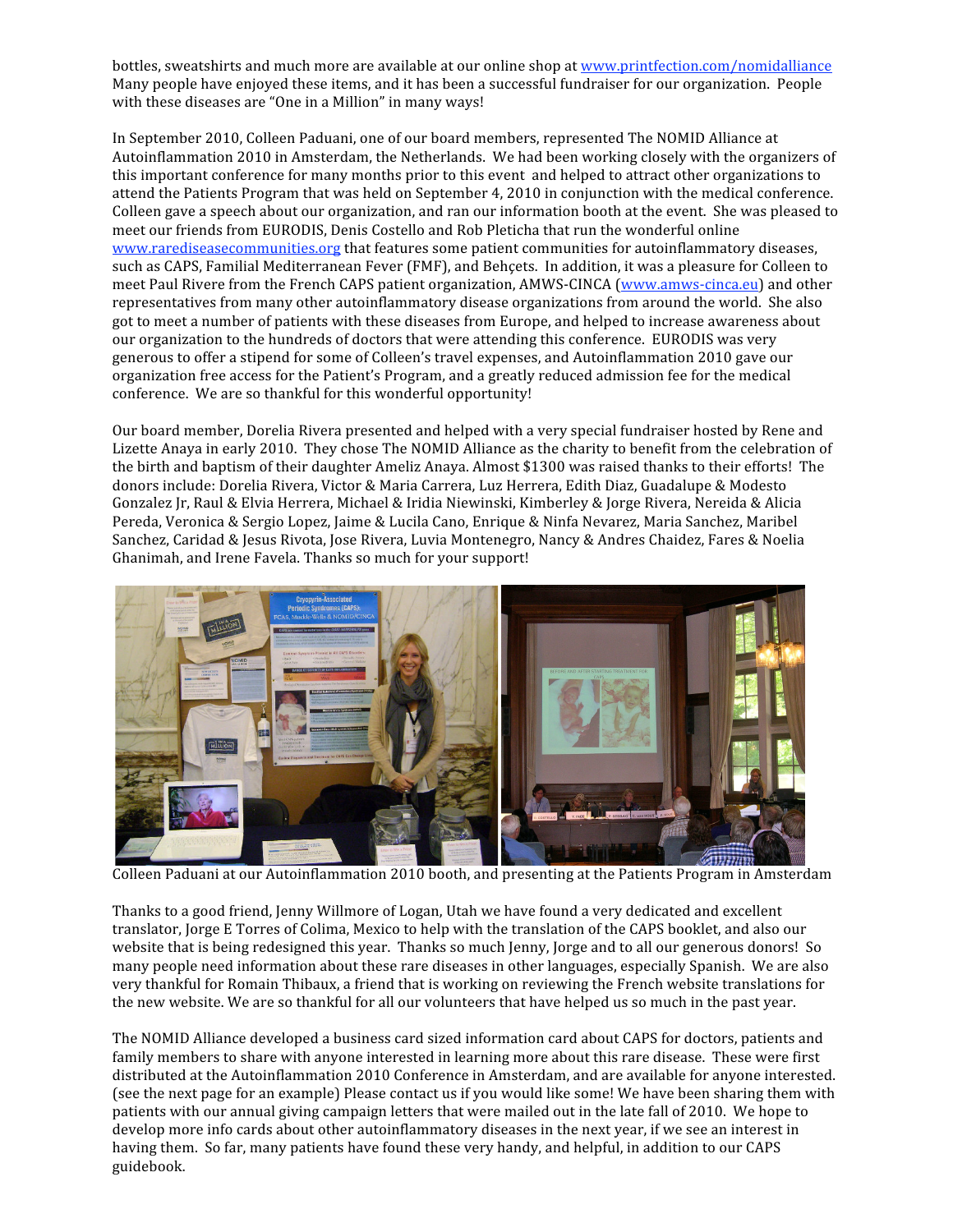

CAPS info cards: Pocket sized to share with anyone!

Here is a sneak peek at the website that is being redesigned for our organization, thanks to an unrestricted grant from Novartis Pharmaceuticals, the generosity of our donors, plus the efforts of Werkshop in Bowling Green, Kentucky and design suggestions from Nate Durrant, our Secretary/treasurer /board member who is also an Art Director. Nate has helped to design our "One in a Million" logo, all the identity for The NOMID Alliance, and many other things as an unpaid volunteer for our organization. We are very thankful for Werkshop for offering to do some of their services for us at a reduced cost, with some donated services too. Thanks also to Tammy Burages , a dear friend that has taken over the website programming for us, when the original programmer could not complete the job. Thanks so much. We couldn't do this without all of you!

The website will be launched in the summer of 2011. In 2010, there were a number of unforeseen delays in this project, but those have been resolved and the site is being programmed in 2011. In addition, Karen Durrant, the President of The NOMID Alliance who also oversees the day-to-day running of the organization, and all the website content and management was on medical leave for part of 2010 due to a few breast cancer surgeries and chemotherapy. Some of our other board members had health issues last year, but have done a great job helping our organization despite temporary challenges. Despite this setback, The NOMID Alliance kept functioning, and we kept working to help further this website project, and many other ongoing efforts to help patients, and further awareness about autoinflammatory diseases.



Copyright @ 2010 NOMID Alliance. All rights reserved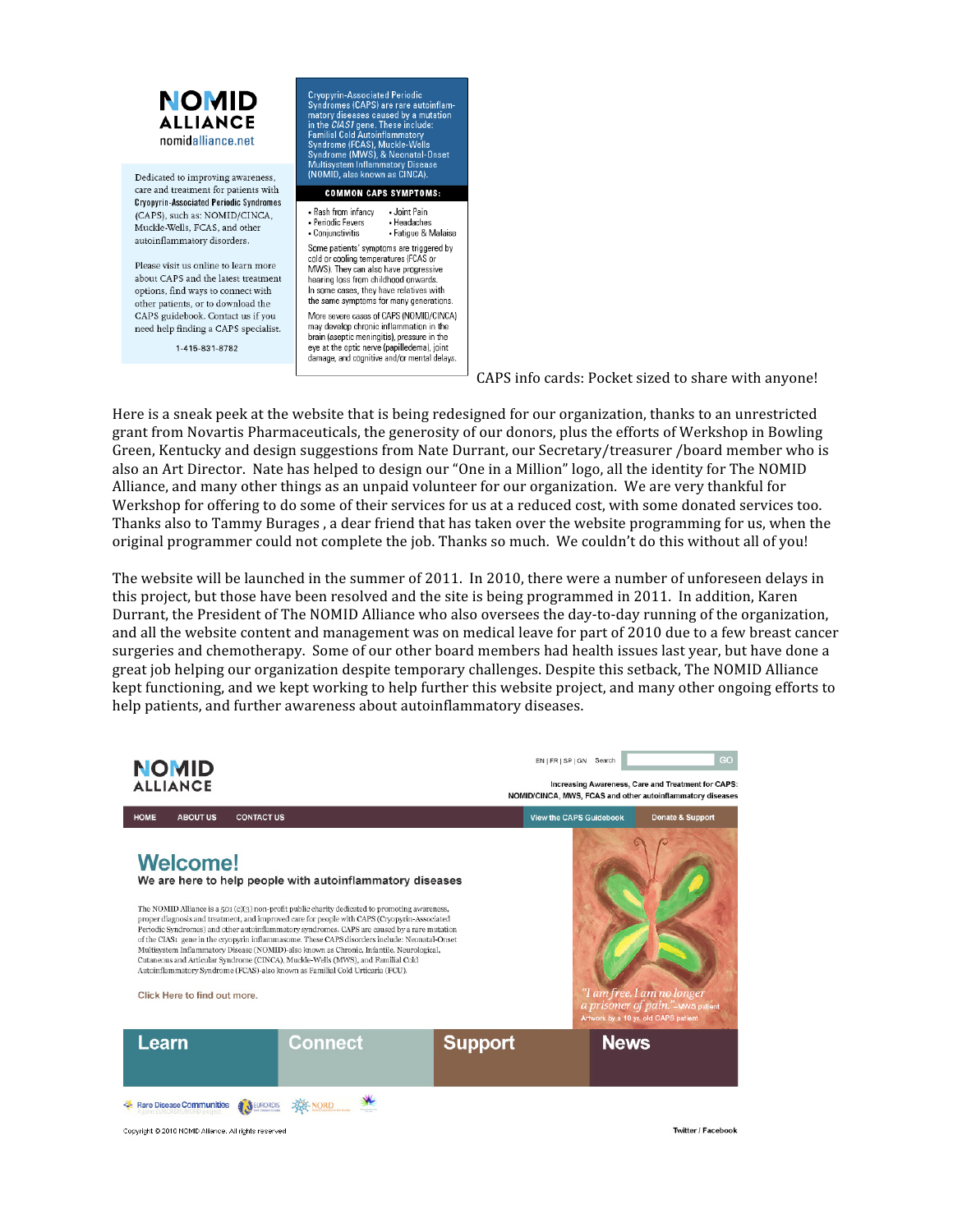In 2010, our board members helped lead some excellent fundraisers and worked to do more outreach and awareness efforts in the United States and overseas. Dorelia did a great job with her fundraiser, and was hard at work with advocacy and interactions with our government leaders.

Colleen Paduani had a very nice "Teddy Bear Tea" fundraiser in July of 2010 in honor of her daughter, Quinn's birthday. This was a very successful and fun event! In September, Seth‐ the middle son of Nate and Karen Durrant had a birthday fundraiser that benefitted The NOMID Alliance. The family had also had a spring fundraising letter campaign to help raise funds for our organization.

Novartis Pharmaceuticals Canada donated money to our organization in early 2010, and helped to share our CAPS guidebook in Canada with doctors and patients. They shared the booklet to inform others about our organization, and about CAPS. It was not used to promote any specific treatments or medications.

We would like to thank the Jean Okazaki and her family for choosing The NOMID Alliance as a charity to receive donations in honor of the life and memory of Harry Okazaki. We were deeply touched and honored to receive a very generous \$1000 from this family in honor of Harry Okazaki, and are sorry for this wonderful man's passing last year.

Thanks to all our other donors in 2010:

Novartis Pharmaceuticals Canada, Robert & Susan Fry, Steve & Françoise Durrant, Joan Struck, Mrs. Geraldine Dennis, Don and Daniele Nisewanger, HDR Engineering of Omaha, NE, Sarah Ogilvie, Dorelia Rivera, Diane & Robert Wheeler, and Jean Okazaki, in the memory of Harry Okazaki.

Thanks for all that donated at Seth's birthday: Gary Siegel & Michele Jones, Peter Tran & Jennie Ho, Edna & Clifford Lee, Victoria & James Sutton, Dr Luis & Kathy Folan, Dr Tim and Alexis Rand, and Nate & Karen Durrant,

Thanks to all that donated to The NOMID Alliance at the "Teddy Bear Picnic" in Newburgh, NY in July 2010 in honor of Quinn: Anonymous, Colleen & Samuel Paduani, Maria Sanchez & Robert Arneman, Rachael & Lucas Ferrara, Margaret Gaydos, Dennis & Jill Sarlo Jr, Anne Mahoney & Eric Rodriguez, Lisa Rappa, Scott & Janice Gunnells, Christian & Angela Kelly, and Yuh‐Hwey Shek.

Sincerely,

Korea Lee Queront

Karen Durrant RN, BSN–President and Founder of The NOMID Alliance, and

The NOMID Alliance Board of Directors for 2010:

Nathan Durrant, Colleen Paduani, Jennifer Earnhart, Dorelia Rivera, and Brad Miles